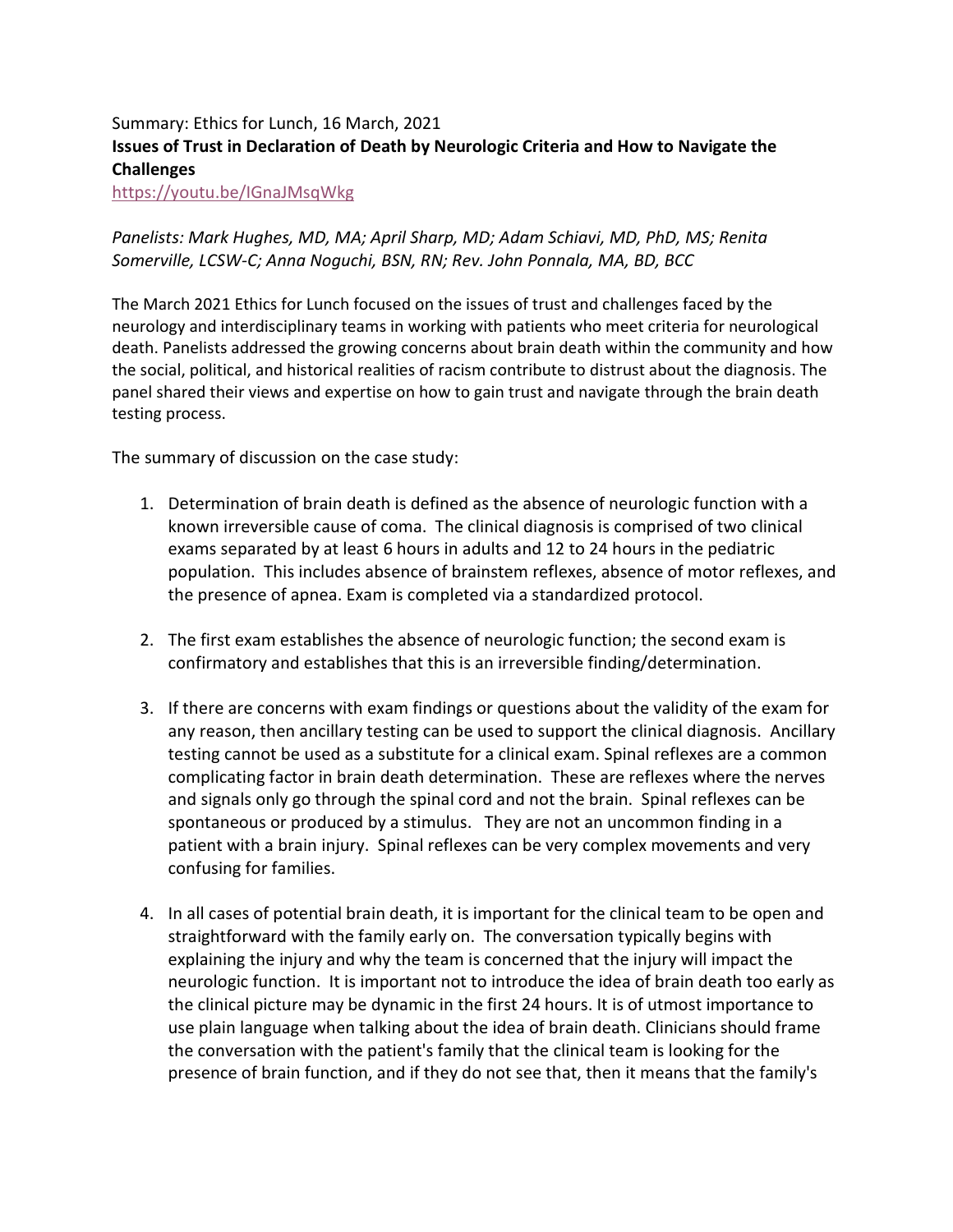loved one is unfortunately dead. The conversation and language then transition to talking about how the organs are being sustained via machines.

- 5. These cases of acute trauma in previously healthy individuals pose difficulties in developing a trusting relationship with the family. Given the suddenness of the trauma and the short period of time for the determination of death to be made, it can be challenging for the team to have these conversations effectively.
- 6. Whenever the situation is complicated, the responsibility of certifying and diagnosing the death of a person should not fall on one individual--especially an individual who is trying to build a trusting relationship with the family.
	- a. The declaration process should be transparent and as straightforward as possible. Determination of death when the heart is still beating and the lungs are still ventilating does not make sense to most people in an instinctual way. If there is anything that is not by the book or is out of place, then the relationship with the family can be damaged, leading to mistrust.
	- b. The best practice is to utilize the systemic resources of interdisciplinary teams for assessment and guidance in accordance with hospital policy to provide institutional backing and establish rapport with the family.
- 7. Another source of distrust in the brain death diagnosis process occurs with families from minority communities stemming from historical events. As a result of these events, individuals from these communities comes in with an established mistrust for the hospital and the care team, Historical events include:
	- a. The Tuskegee Syphilis Study, in which poor illiterate African American men were subjected to an experiment studying the natural history of syphilis despite the introduction of penicillin in the 1940's.
	- b. Henrietta Lacks' experience, in which her cancer cells were taken without her consent.
	- c. The Compost study done in this community where researches wanted to see how to treat lead paint poisoning among children in the community. Researchers dispersed lead impregnated compost in the yards of African American families without their consent.
- 8. When families come in to the hospital with established distrust and disbelief, this may be perceived by the ICU team as the family being difficult, disagreeable, angry, or noncompliant. This can in turn make these families feel judged and stigmatized by the providers, and this perpetuates further distrust.
	- a. Strategies to build trust between the medical team and family include: building a trusting relationship with at least one family member; holding structured family meetings with clear, simple communication; and being mindful of not sending mixed messages.